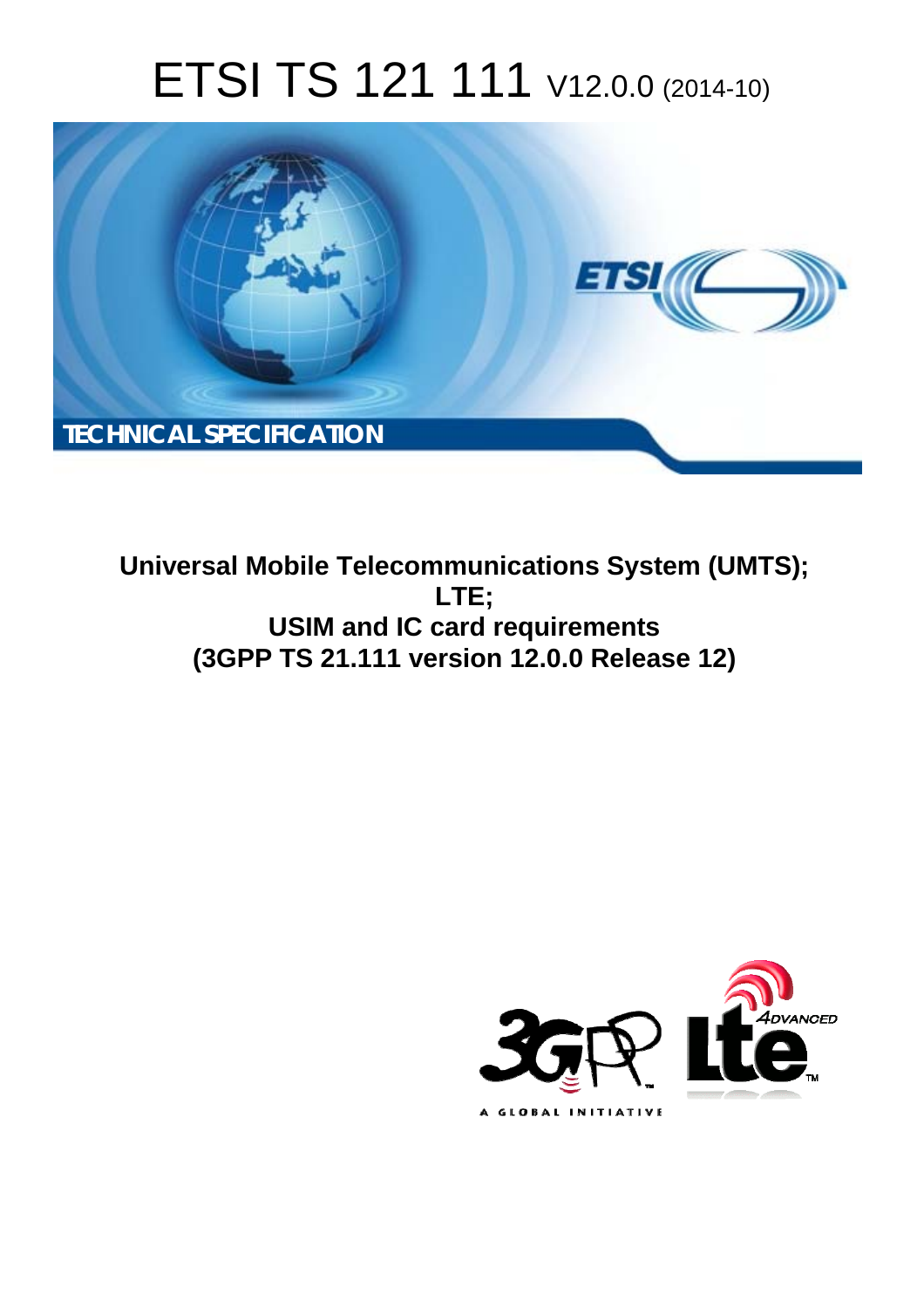Reference RTS/TSGC-0621111vc00

> Keywords LTE, UMTS

#### *ETSI*

#### 650 Route des Lucioles F-06921 Sophia Antipolis Cedex - FRANCE

Tel.: +33 4 92 94 42 00 Fax: +33 4 93 65 47 16

Siret N° 348 623 562 00017 - NAF 742 C Association à but non lucratif enregistrée à la Sous-Préfecture de Grasse (06) N° 7803/88

#### *Important notice*

The present document can be downloaded from: [http://www.etsi.org](http://www.etsi.org/)

The present document may be made available in electronic versions and/or in print. The content of any electronic and/or print versions of the present document shall not be modified without the prior written authorization of ETSI. In case of any existing or perceived difference in contents between such versions and/or in print, the only prevailing document is the print of the Portable Document Format (PDF) version kept on a specific network drive within ETSI Secretariat.

Users of the present document should be aware that the document may be subject to revision or change of status. Information on the current status of this and other ETSI documents is available at <http://portal.etsi.org/tb/status/status.asp>

If you find errors in the present document, please send your comment to one of the following services: [http://portal.etsi.org/chaircor/ETSI\\_support.asp](http://portal.etsi.org/chaircor/ETSI_support.asp)

#### *Copyright Notification*

No part may be reproduced or utilized in any form or by any means, electronic or mechanical, including photocopying and microfilm except as authorized by written permission of ETSI.

The content of the PDF version shall not be modified without the written authorization of ETSI. The copyright and the foregoing restriction extend to reproduction in all media.

> © European Telecommunications Standards Institute 2014. All rights reserved.

**DECT**TM, **PLUGTESTS**TM, **UMTS**TM and the ETSI logo are Trade Marks of ETSI registered for the benefit of its Members. **3GPP**TM and **LTE**™ are Trade Marks of ETSI registered for the benefit of its Members and of the 3GPP Organizational Partners.

**GSM**® and the GSM logo are Trade Marks registered and owned by the GSM Association.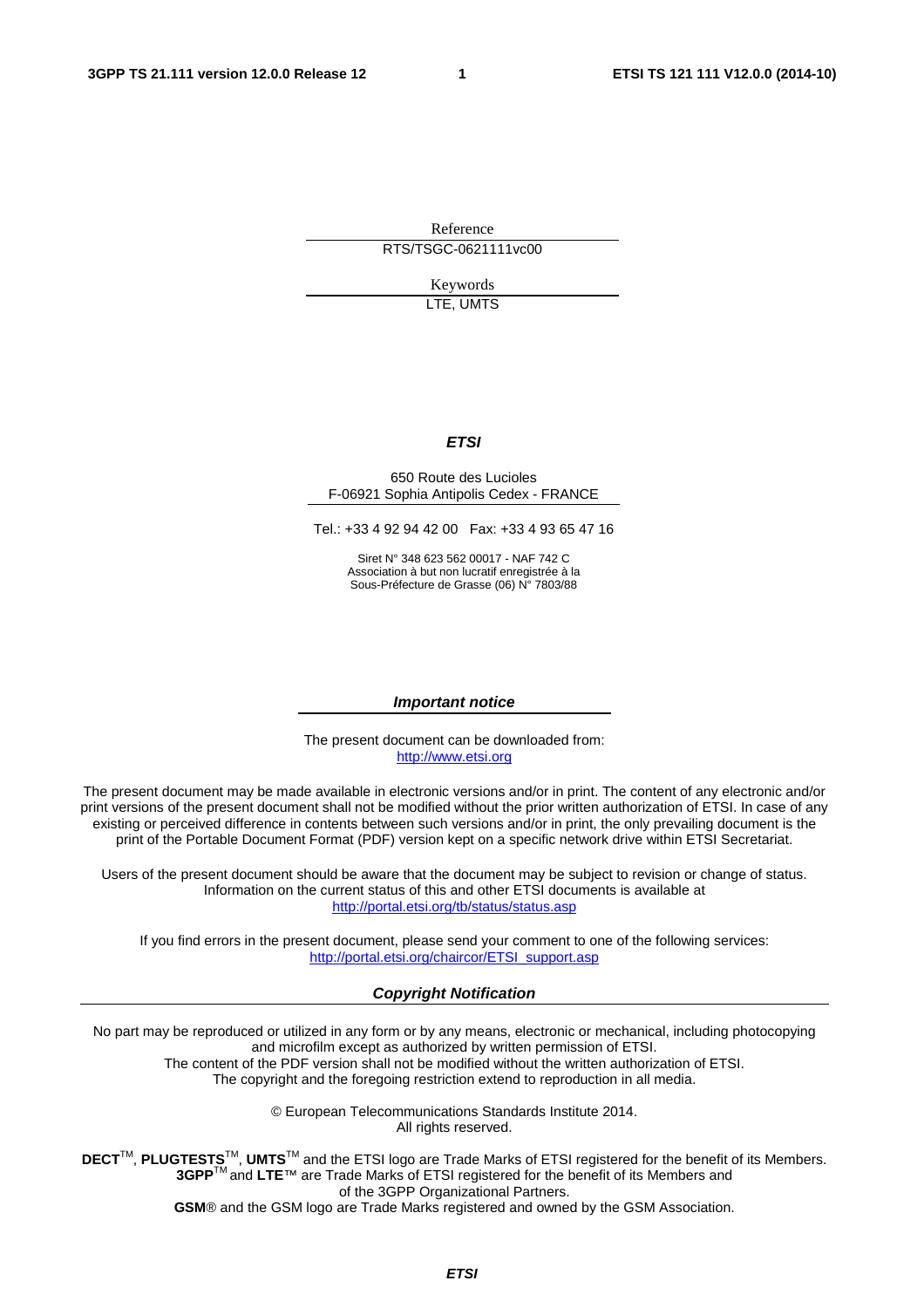# Intellectual Property Rights

IPRs essential or potentially essential to the present document may have been declared to ETSI. The information pertaining to these essential IPRs, if any, is publicly available for **ETSI members and non-members**, and can be found in ETSI SR 000 314: *"Intellectual Property Rights (IPRs); Essential, or potentially Essential, IPRs notified to ETSI in respect of ETSI standards"*, which is available from the ETSI Secretariat. Latest updates are available on the ETSI Web server [\(http://ipr.etsi.org](http://webapp.etsi.org/IPR/home.asp)).

Pursuant to the ETSI IPR Policy, no investigation, including IPR searches, has been carried out by ETSI. No guarantee can be given as to the existence of other IPRs not referenced in ETSI SR 000 314 (or the updates on the ETSI Web server) which are, or may be, or may become, essential to the present document.

### Foreword

This Technical Specification (TS) has been produced by ETSI 3rd Generation Partnership Project (3GPP).

The present document may refer to technical specifications or reports using their 3GPP identities, UMTS identities or GSM identities. These should be interpreted as being references to the corresponding ETSI deliverables.

The cross reference between GSM, UMTS, 3GPP and ETSI identities can be found under [http://webapp.etsi.org/key/queryform.asp.](http://webapp.etsi.org/key/queryform.asp)

# Modal verbs terminology

In the present document "**shall**", "**shall not**", "**should**", "**should not**", "**may**", "**may not**", "**need**", "**need not**", "**will**", "**will not**", "**can**" and "**cannot**" are to be interpreted as described in clause 3.2 of the [ETSI Drafting Rules](http://portal.etsi.org/Help/editHelp!/Howtostart/ETSIDraftingRules.aspx) (Verbal forms for the expression of provisions).

"**must**" and "**must not**" are **NOT** allowed in ETSI deliverables except when used in direct citation.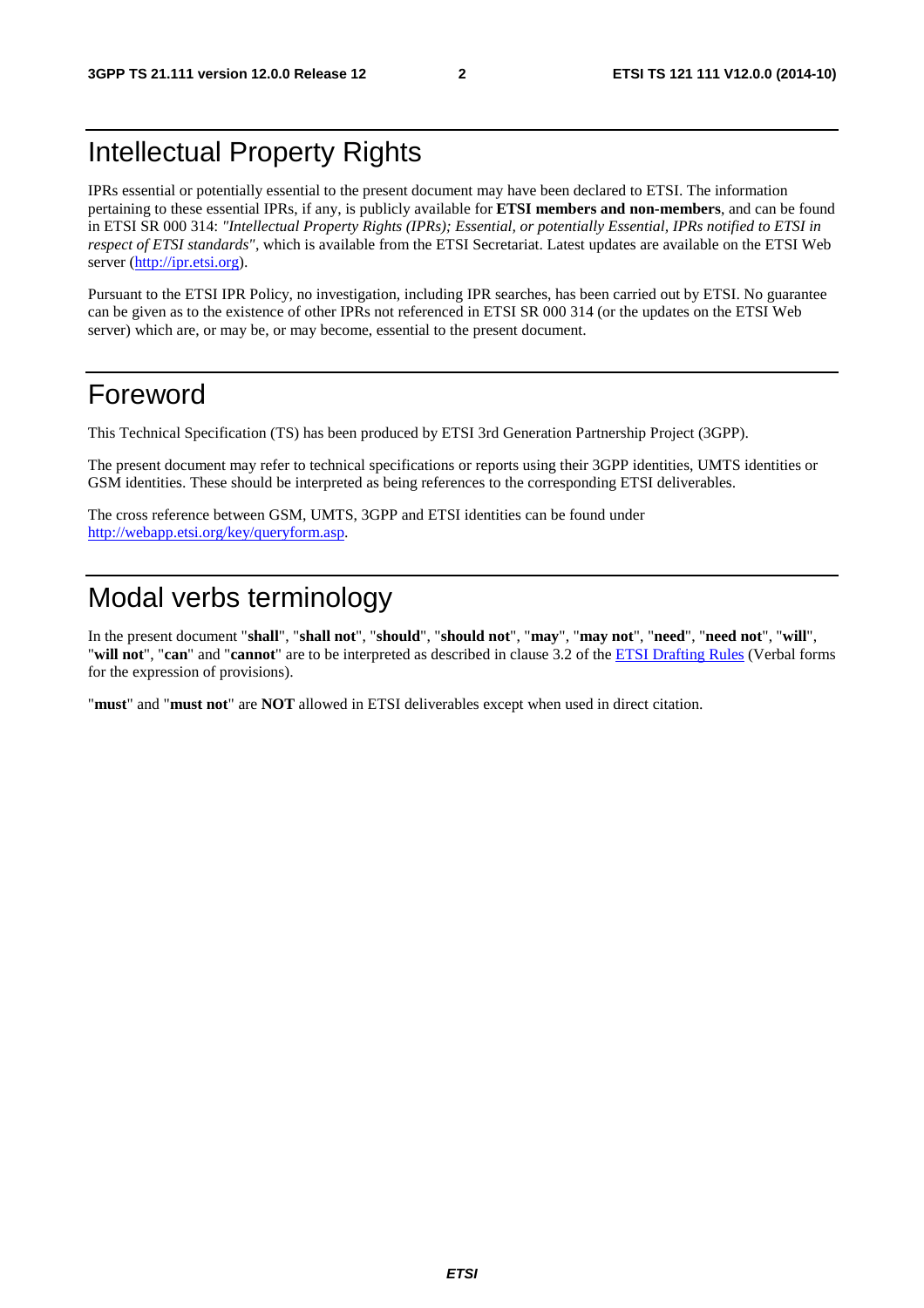$\mathbf{3}$ 

# Contents

| 1                |  |  |  |  |  |
|------------------|--|--|--|--|--|
| 2                |  |  |  |  |  |
| 2.1<br>2.2       |  |  |  |  |  |
| 3<br>3.1<br>3.2  |  |  |  |  |  |
| 3.3              |  |  |  |  |  |
| $\overline{4}$   |  |  |  |  |  |
| 5                |  |  |  |  |  |
| 5.1              |  |  |  |  |  |
| 5.2<br>5.3       |  |  |  |  |  |
| 5.4              |  |  |  |  |  |
| 5.5<br>5.6       |  |  |  |  |  |
| 5.7              |  |  |  |  |  |
| 6<br>6.1<br>6.2  |  |  |  |  |  |
| 7                |  |  |  |  |  |
| 7.1<br>7.2       |  |  |  |  |  |
| 7.3              |  |  |  |  |  |
| 7.4<br>7.5       |  |  |  |  |  |
| 8                |  |  |  |  |  |
| 8.1              |  |  |  |  |  |
| 8.2              |  |  |  |  |  |
| 9<br>9.1         |  |  |  |  |  |
|                  |  |  |  |  |  |
| 10<br>10.1       |  |  |  |  |  |
| 10.2             |  |  |  |  |  |
| 10.2.1<br>10.2.2 |  |  |  |  |  |
| 10.2.3           |  |  |  |  |  |
| 10.2.4<br>10.2.5 |  |  |  |  |  |
| 10.2.6           |  |  |  |  |  |
| 10.2.7<br>10.3   |  |  |  |  |  |
| 10.4             |  |  |  |  |  |
| 11               |  |  |  |  |  |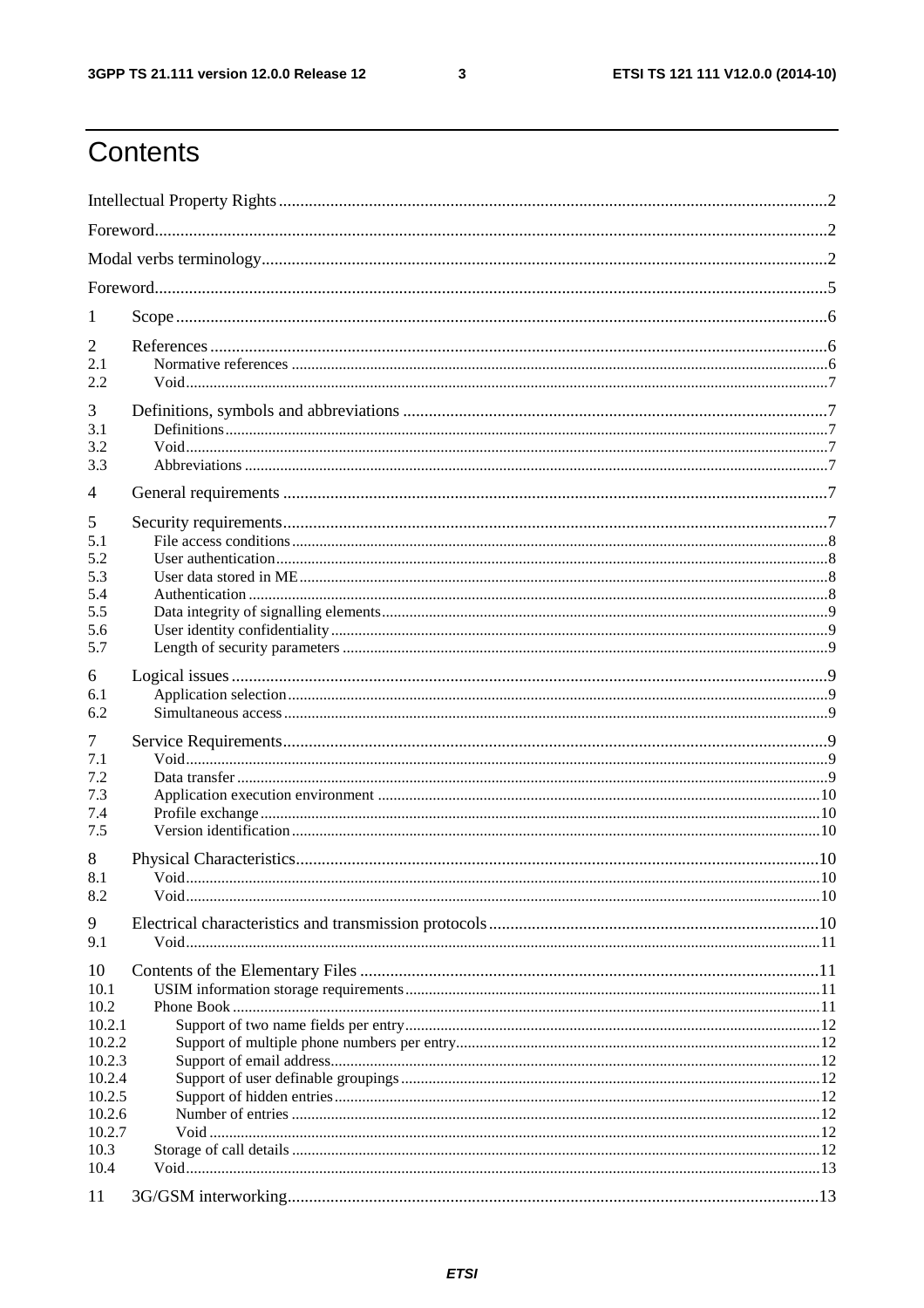$\overline{\mathbf{4}}$ 

| 11.2 |  |
|------|--|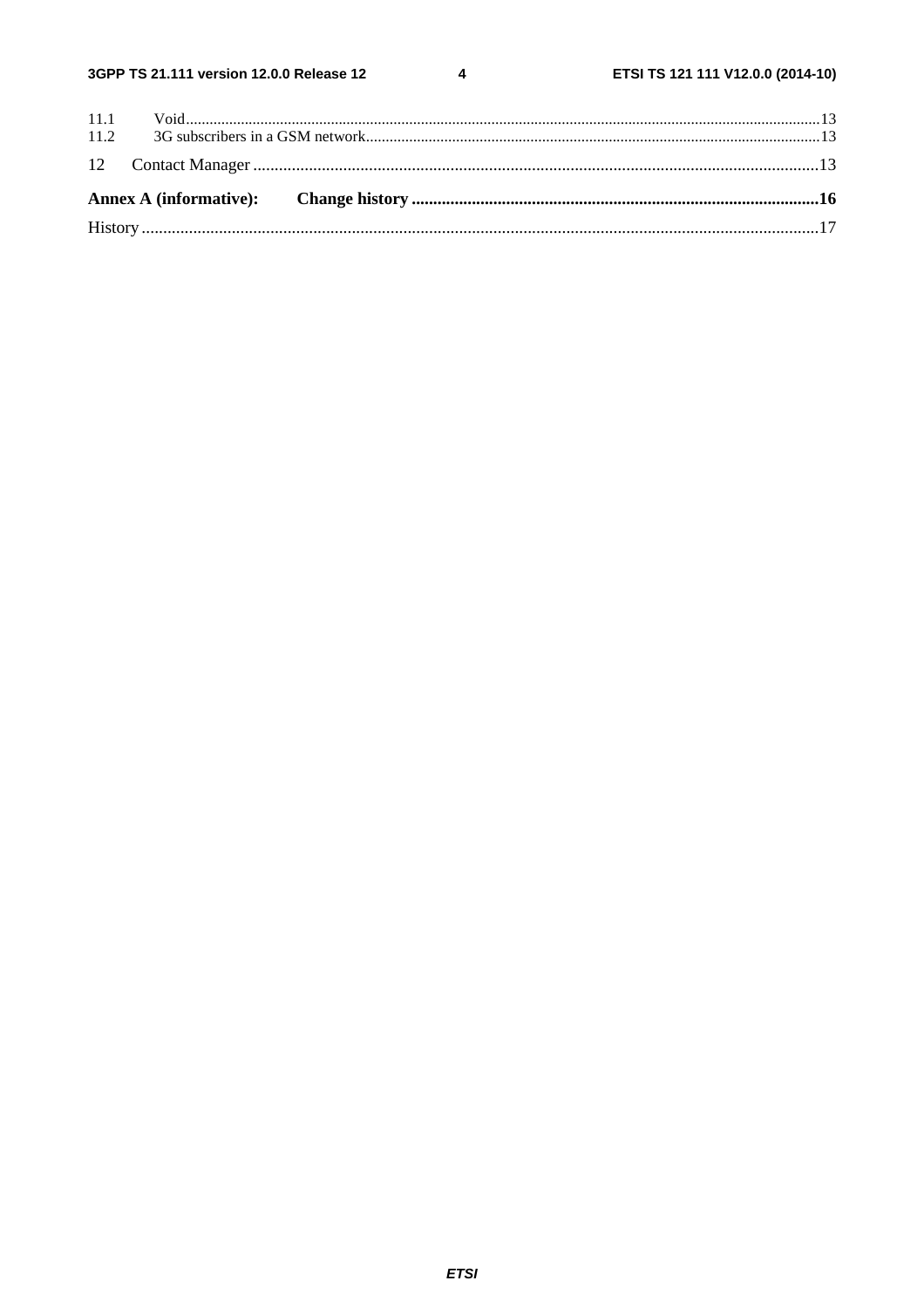# Foreword

This Technical Specification has been produced by the 3GPP.

The contents of the present document are subject to continuing work within the TSG and may change following formal TSG approval. Should the TSG modify the contents of this TS, it will be re-released by the TSG with an identifying change of release date and an increase in version number as follows:

Version x.y.z

where:

- x the first digit:
	- 1 presented to TSG for information;
	- 2 presented to TSG for approval;
	- 3 or greater indicates TSG approved document under change control.
- y the second digit is incremented for all changes of substance, i.e. technical enhancements, corrections, updates, etc.
- z the third digit is incremented when editorial only changes have been incorporated in the document.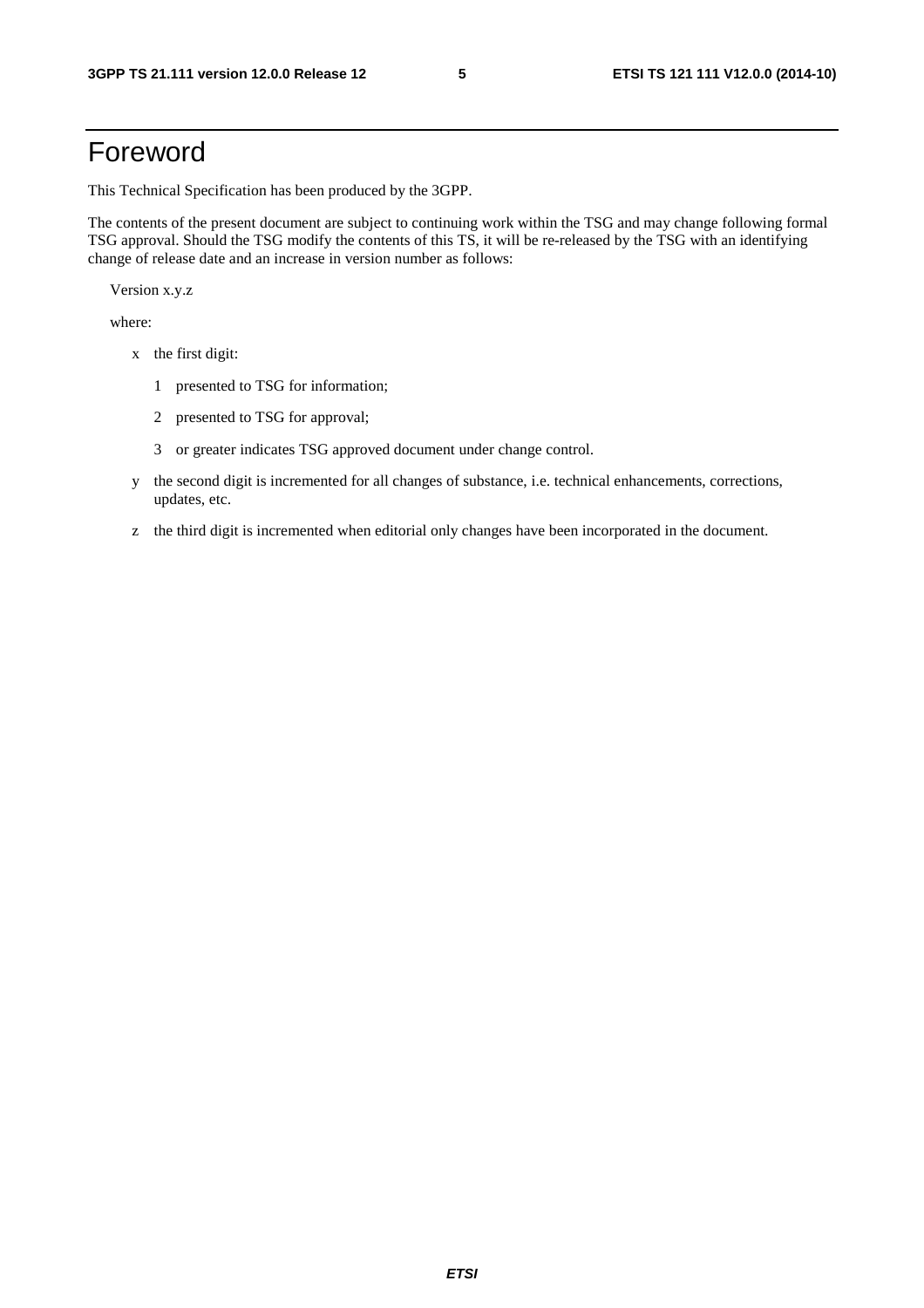### 1 Scope

This document defines the requirements of the USIM (Universal Subscriber Identity Module) and the IC card for 3G (UICC). These are derived from the service and security requirements defined in TS 22.100 [1] and TS 22.101 [2]. The USIM is a 3G application on an IC card. It inter-operates with a 3G terminal and provides access to 3G services. This document is intended to serve as a basis for the detailed specification of the USIM and the UICC, and the interface to the 3G terminal.

# 2 References

### 2.1 Normative references

The following documents contain provisions which, through reference in this text, constitute provisions of the present document.

- References are either specific (identified by date of publication, edition number, version number, etc.) or non-specific.
- For a specific reference, subsequent revisions do not apply.
- For a non-specific reference, the latest version applies. In the case of a reference to a 3GPP document (including a GSM document), a non-specific reference implicitly refers to the latest version of that document in the same Release as the present document.
- [1] 3GPP TS 22.100 v3.x.x: "UMTS phase 1" (Release 99).
- [2] 3GPP TS 22.101: "Service principles".
- [3] 3GPP TS 31.101: "UICC-Terminal Interface; Physical and Logical Characteristics".
- [4] Void.
- [5] ETSI TS 101 220: "ETSI Numbering System for AIDs".
- [6] 3GPP TS 31.111: "USIM Application Toolkit (USAT)".
- [7] 3GPP TS 33.102: "3G Security: Security Architecture".
- [8] 3GPP TS 51.011, Rel-4: "Specification of the Subscriber Identity Module Mobile Equipment (SIM - ME) interface".
- [9] Void.
- [10] **Void.**
- [11] ISO/IEC 7816-3: "Information technology Identification cards Integrated circuit(s) cards with contacts - Part 3: Electronic signals and transmission protocols".
- [12] ISO/IEC 7816-4: "Identification cards Integrated circuit cards, Part 4: Organization, security and commands for interchange".
- [13] **Void.**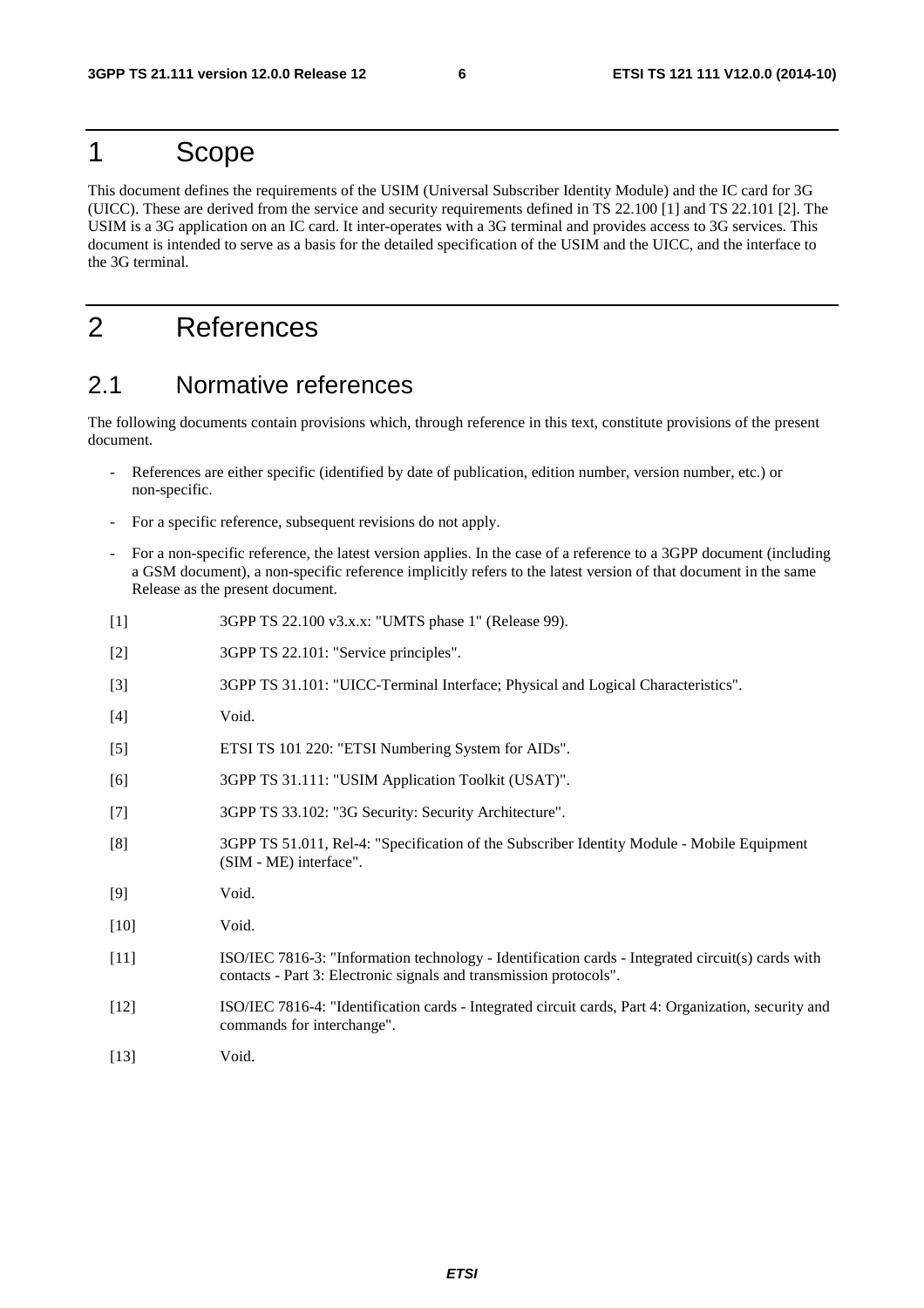#### 2.2 Void

### 3 Definitions, symbols and abbreviations

#### 3.1 Definitions

For the purposes of the present document, the following definitions apply:

#### 3.2 Void

#### 3.3 Abbreviations

For the purposes of the present document, the following abbreviations apply:

| <b>ADN</b>  | <b>Abbreviated Dialling Number</b>       |
|-------------|------------------------------------------|
| ATR         | Answer To Reset                          |
| DF          | Dedicated File                           |
| EF          | Elementary File                          |
| <b>ICC</b>  | <b>Integrated Circuit Card</b>           |
| IK          | Integrity Key                            |
| <b>IMSI</b> | International Mobile Subscriber Identity |
| <b>ME</b>   | Mobile Equipment                         |
| MF          | Master File                              |
| <b>PIN</b>  | Personal Identification Number           |
| <b>PPS</b>  | Protocol and Parameter Selection         |
| <b>SIM</b>  | <b>Subscriber Identity Module</b>        |
| USIM        | Universal Subscriber Identity Module     |
|             |                                          |

# 4 General requirements

The UICC shall be a removable hardware module. The USIM on a UICC shall contain an identity which unambiguously identifies a subscriber.

For access to 3G services, a UICC containing a valid USIM shall be present at all times, other than for emergency calls.

The specifications shall support the security requirements as defined in 3GPP TS 33.102 [7].

The USIM shall provide storage for subscription and subscriber related information.

The UICC/USIM may also contain applications which use the features defined in the USIM Application Toolkit specification 3GPP TS 31.111 [6].

### 5 Security requirements

The USIM shall be used to provide security features. If the UICC is removed from the 3G terminal, the service shall be terminated immediately. The functions of the USIM include authenticating itself to the network and vice versa, authenticating the user and providing additional security functions as defined in 3GPP TS 33.102 [7].

The USIM shall be unambiguously identified.

Means shall be provided to prevent fraudulent use of stolen UICCs.

It shall not be possible to access data intended for USIM internal use, e.g. authentication keys.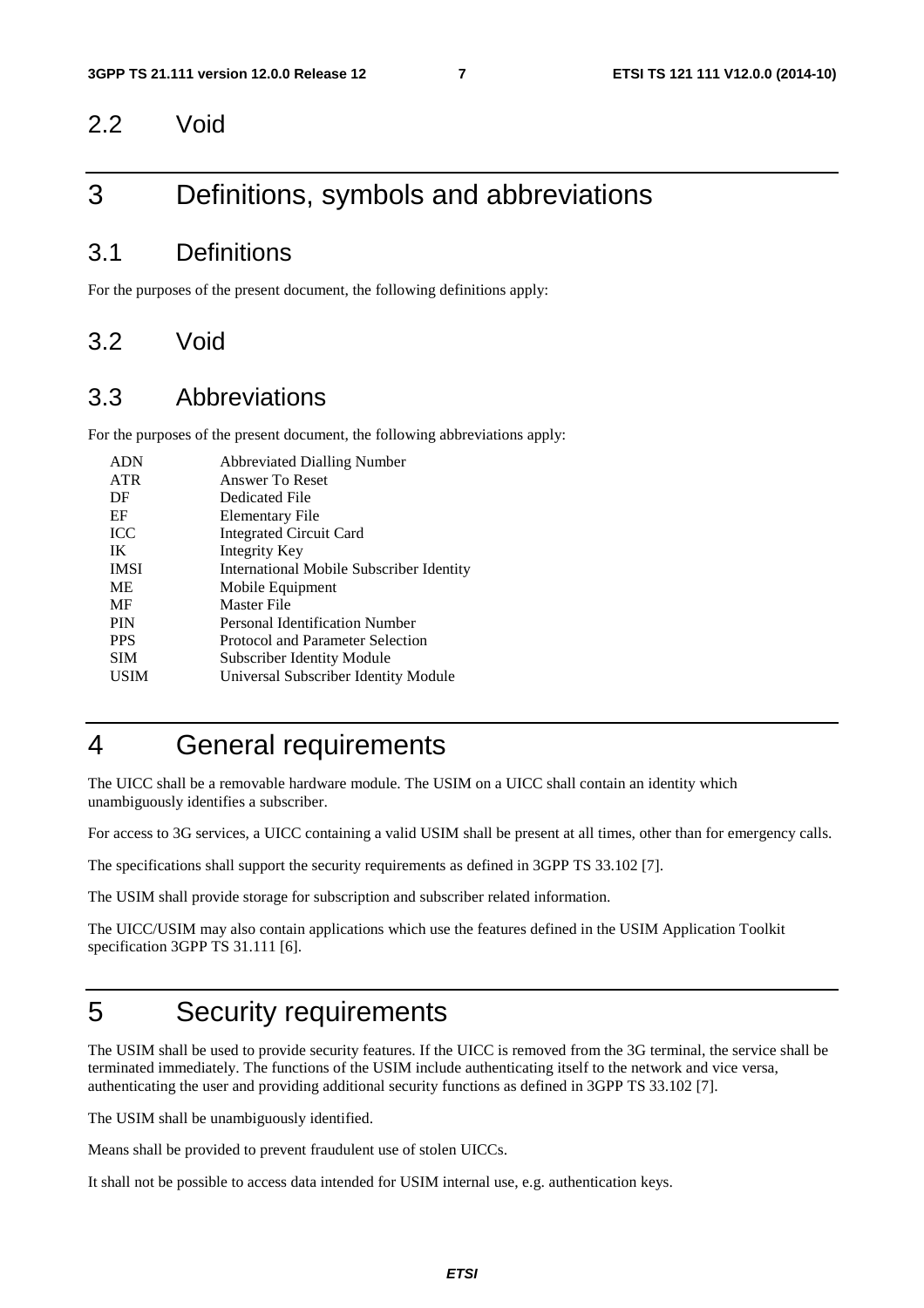Further details of the following requirements are given in 3GPP TS 33.102 [7].

#### 5.1 File access conditions

Actions, such as READ, UPDATE on UICC data shall be controlled by access conditions. These shall be satisfied prior to the action being performed.

Since a UICC may contain multiple (3G and non-3G) applications, a flexible method of controlling file access shall be provided.

### 5.2 User authentication

The USIM shall support means to authenticate the user, to provide, for example, protection against the use of stolen cards. For the USIM, authentication shall be performed by the verification of a numeric PIN of four (4) to eight (8) decimal digits.

A function to disable user authentication may exist which may be inhibited by the application provider, in which case the user shall always use the PIN. Otherwise, the user may decide whether or not to make use of the user authentication function. If disabled, the user authentication function remains disabled until the user specifically re-enables it.

Following correct PIN presentation, the ME may perform functions and actions on USIM data, which are protected by the relevant access condition.

If an incorrect PIN is entered, an indication shall be given to the user. After three (3) consecutive incorrect entries the relevant PIN is blocked, i.e. functions and actions on data protected by the access condition shall no longer be possible, even if between attempts the UICC has been removed, the USIM has been deselected or the ME has been switched off. Once a PIN is blocked, further PIN verifications shall be denied.

The USIM shall support a mechanism for unblocking a blocked PIN. Unblocking of a PIN is performed by using the relevant PIN Unblocking Key.

PINs, but not Unblock PINs, shall be changeable by the user following correct entry of either the current PIN or Unblock PIN.

The Unblock PIN shall consist of eight (8) decimal digits and shall not be changeable by the user. If an incorrect Unblock PIN is presented, an indication shall be given to the user. After ten (10) consecutive incorrect entries, the Unblock PIN shall be blocked, even if between attempts the UICC has been removed, the USIM has been deselected or the ME has been switched off. Unblocking of a blocked PIN shall not be possible.

It shall not be possible to read PINs or Unblock PINs.

### 5.3 User data stored in ME

Subject to the exception below, all user related information transferred into the ME during network operations shall be deleted from the ME after removal of the UICC, deselection of the USIM, deactivation of the ME, or following an electrical reset of the UICC. This includes any data that was transferred to the ME by USIM Application Toolkit commands.

User related security codes such as PIN and Unblock PIN may only be stored by the ME during the procedures involving such a code and shall be discarded by the ME immediately after completion of the procedure.

Optionally, an ME may retain some less security-sensitive data at UICC removal, USIM deselection or ME switch-off. Such data are e.g. SMS, ADN/SSC, FDN/SSC, LND. These data, when stored in the ME, shall only be readable/retrievable if the same USIM is reactivated (as determined by the IMSI). If the IMSI is retained in the ME for this purpose, it shall be stored securely and shall not be able to be read out.

### 5.4 Authentication

A means shall be specified to mutually authenticate the USIM and the network by showing knowledge of a secret key K which is shared between and available only to the USIM and in the user's Home Environment. The method is composed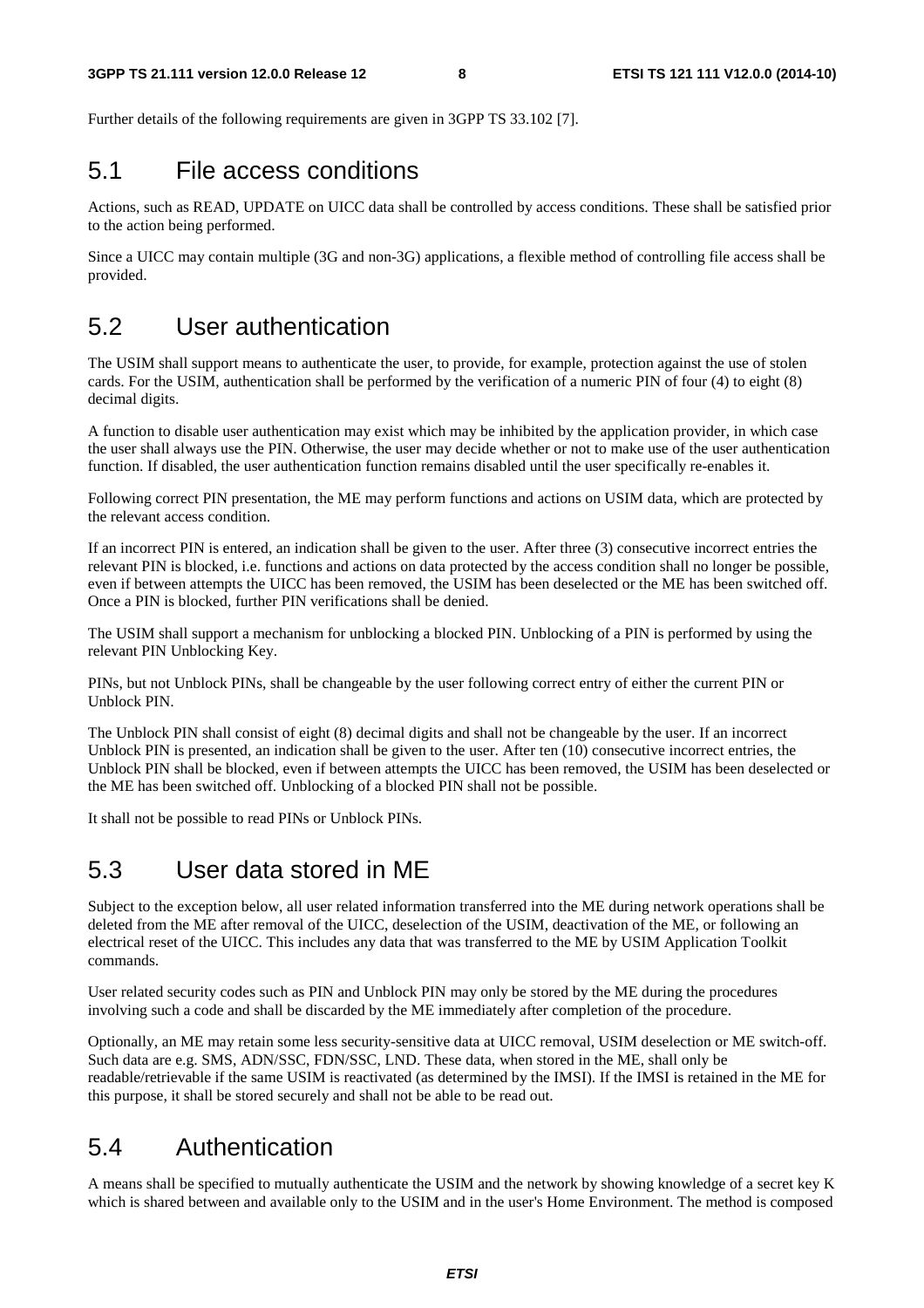of a challenge/response and key establishment protocol combined with a sequence number-based one-pass protocol for network authentication.

### 5.5 Data integrity of signalling elements

Some signalling information elements are considered sensitive and must be integrity protected. An integrity function shall be applied on certain signalling information elements transmitted between the ME and the network.

The 3GPP Integrity Algorithm (UIA) is used with an Integrity Key (IK) to compute a message authentication code for a given message. The setting of IK is triggered by the authentication procedure. IK shall be stored on the USIM.

### 5.6 User identity confidentiality

A mechanism shall be specified to provide user identity confidentiality by means of a temporary identity.

#### 5.7 Length of security parameters

In order to allow for enhancements of the security level in 3G, the following requirements shall be covered:

- all security-related parameters for 3G shall be accompanied by a length indicator;
- the USIM shall support variable-length security parameters.

If the USIM supports the GSM security mechanisms in addition to 3G security, fixed length security parameters according to 3GPP TS 51.011 [8] shall be supported in addition.

## 6 Logical issues

### 6.1 Application selection

In a multiapplication environment, a flexible application selection method is required. The application identifier defined in ETSI TS 101 220 [5] should be used for application selection. Direct application selection, including selection by partial DF name and the  $EF_{\text{DIR}}$  concept of ISO/IEC 7816-4 [12] shall be followed. In particular, a mechanism for the ME and the UICC shall be specified in order to allow the user, when the ME is in idle mode, to select and activate one application amongst those which are available and supported by the ME (this will permit the user to choose, for instance, between 2 different USIM applications). At switch on, the last active USIM shall be automatically selected. The last active USIM shall be stored on the UICC. By default if there is no last active USIM defined in the UICC, the user shall be able to select the active USIM amongst those available on the UICC.

### 6.2 Simultaneous access

A mechanism shall be specified for simultaneous access to several files or applications.

## 7 Service Requirements

#### 7.1 Void

#### 7.2 Data transfer

A mechanism allowing highly secure transfer of applications and/or associated data to/from the UICC/USIM shall be specified in line with the requirements in 3GPP TS 22.101 [2]. This requires a secure transfer mechanism.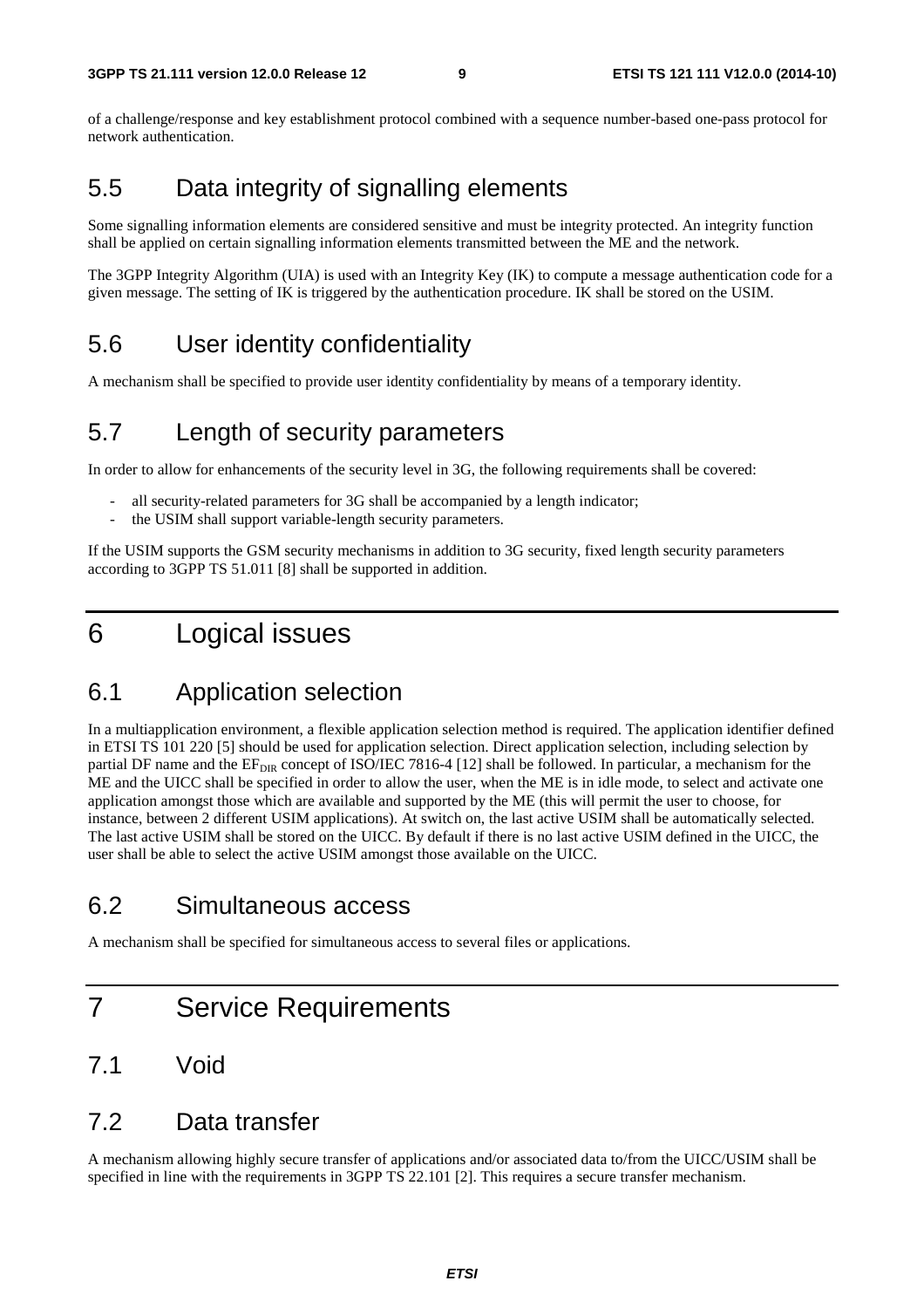### 7.3 Application execution environment

An application execution environment may exist on the UICC/USIM which includes functionality defined in 3GPP TS 31.111 [6].

### 7.4 Profile exchange

A mechanism for the ME, the USIM and the network to exchange service capabilities shall be specified. The following exchange of service capabilities may occur:

- ME services capabilities may be provided to the USIM/UICC;
- USIM/UICC services capabilities may be provided to the ME (and thus potentially to the network);
- network services capabilities may be provided to the USIM/UICC via the ME.

## 7.5 Version identification

A means for identification of the version of the USIM shall be provided.

8 Physical Characteristics

The physical characteristics shall be in accordance with the specifications in 3GPP TS 31.101 [3].

- 8.1 Void
- 8.2 Void

# 9 Electrical characteristics and transmission protocols

Electronic signals and transmission protocols shall be in accordance with the specifications in 3GPP TS 31.101 [3].

The electrical specifications shall at least cover the 1.8V and 3V voltage ranges as specified in 3GPP TS 31.101 [3]. Lower voltages may be added in the future. 3G terminals shall not support 5V on the ME-UICC interface. Both ME and UICC shall support operational class indication as defined in ISO/IEC 7816-3 [11].

Both ME and UICC shall support at least two voltage classes.

Both UICC and ME shall support PPS as defined in ISO/IEC 7816-3 [11] with at least the values defined in 3GPP TS 31.101 [3].

The ME shall have the capabilities of initiating a warm reset as defined in ISO/IEC 7816-3 [11]. The UICC shall support warm reset as defined in ISO/IEC 7816-3 [11].

NOTE: The warm reset is used during a session when there is a need to restart the USIM due to internal modifications of data caused by user actions or network data downloading.

The UICC may indicate in the ATR to the warm reset that the specific mode is entered automatically, using the parameters that were used prior to the warm reset. In case of a cold reset, the UICC shall enter the negotiable mode.

In addition to the T=0 protocol which is mandatory for the UICC and the ME, the T=1 protocol shall be mandatory for the ME. It is optional for the UICC.

The speed enhancement as specified in 3GPP TS 31.101 [3] shall be supported by both the ME and the UICC.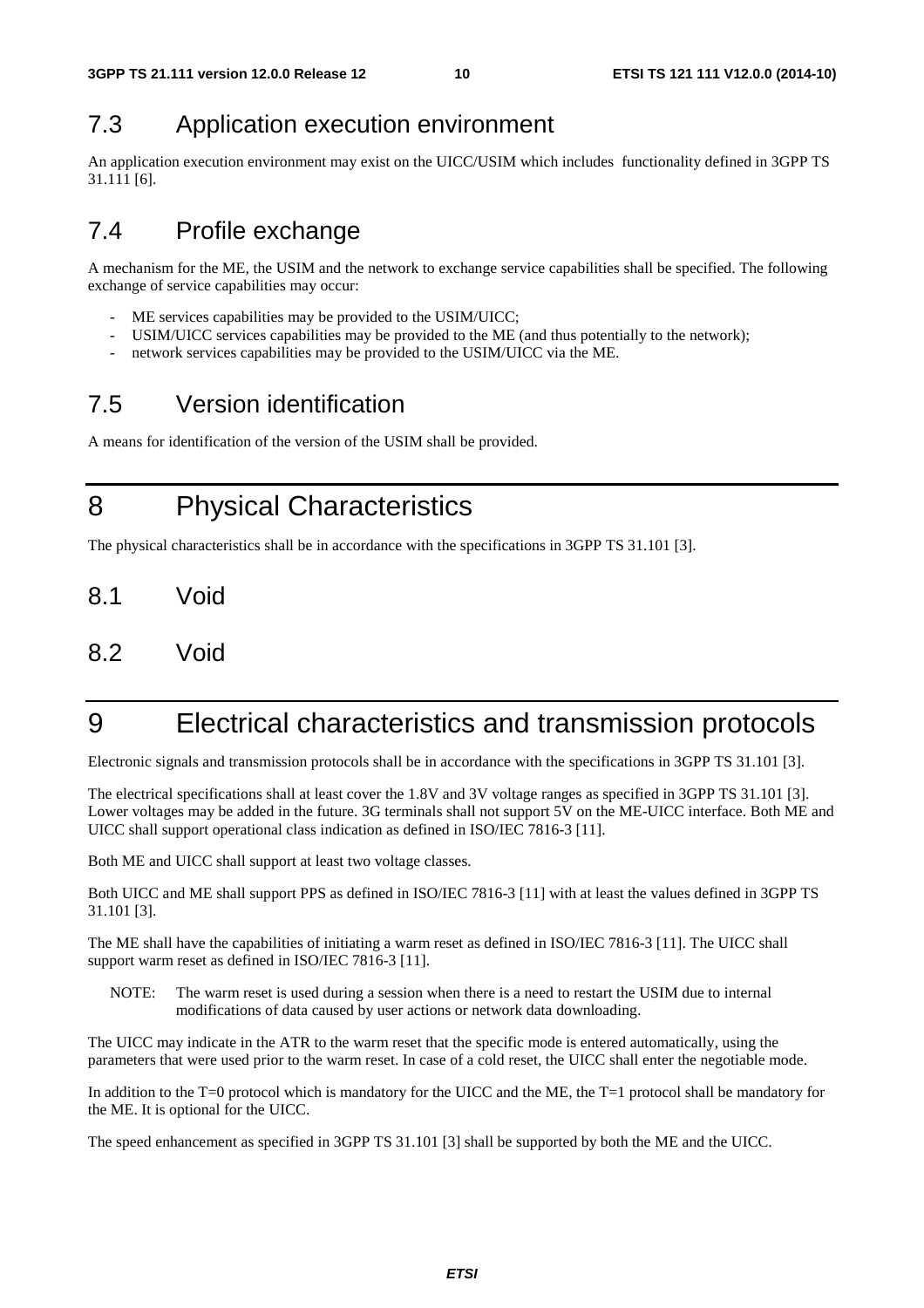#### 9.1 Void

### 10 Contents of the Elementary Files

### 10.1 USIM information storage requirements

The USIM shall contain information elements for 3G network operations. The USIM may contain information elements related to the subscriber, 3G services and home environment or service provider related information.

The UICC shall provide storage capability for the following:

- UICC related information:
	- IC card identification: a number uniquely identifying the UICC and the card issuer;
	- Preferred language(s);
	- Directory of applications.
	- USIM related information:
		- Administrative information: indicates mode of operation of the USIM, e.g. normal, type approval;
		- USIM service table: indicates which optional services are provided by the USIM;
		- IMSI:
		- Language indication;
		- Location information:
		- Cipher key (Kc) and cipher key sequence number;
		- Access control class(es);
		- Forbidden PLMNs;
		- Ciphering Key for GPRS;
		- GPRS location information:
		- Cell Broadcast related information:
		- Emergency call codes;
		- Phone numbers (ADN, FDN, SDN);
		- Short messages and related parameters;
		- Capability and Configuration parameters;
		- Higher Priority PLMN search period;
		- list of carrier frequencies to be used for cell selection.
	- Information accessible to the USIM and other applications:
		- ADN.

In addition, the USIM shall manage and provide storage for the following information in accordance with the security requirements of clause 5:

- PIN:
- PIN enabled/disabled indicator;
- PIN error counter:
- Unblock PIN;
- Unblock PIN error counter;
- Data integrity keys;
- Subscriber authentication keys.

### 10.2 Phone Book

A Phone Book entry consists of a record in an ADN file and, optionally, additional records which are placed in different EFs. In the latter case, a mechanism shall be defined to link all records in the same Phone Book entry. These features shall be supported by the ME while their support by the UICC is optional.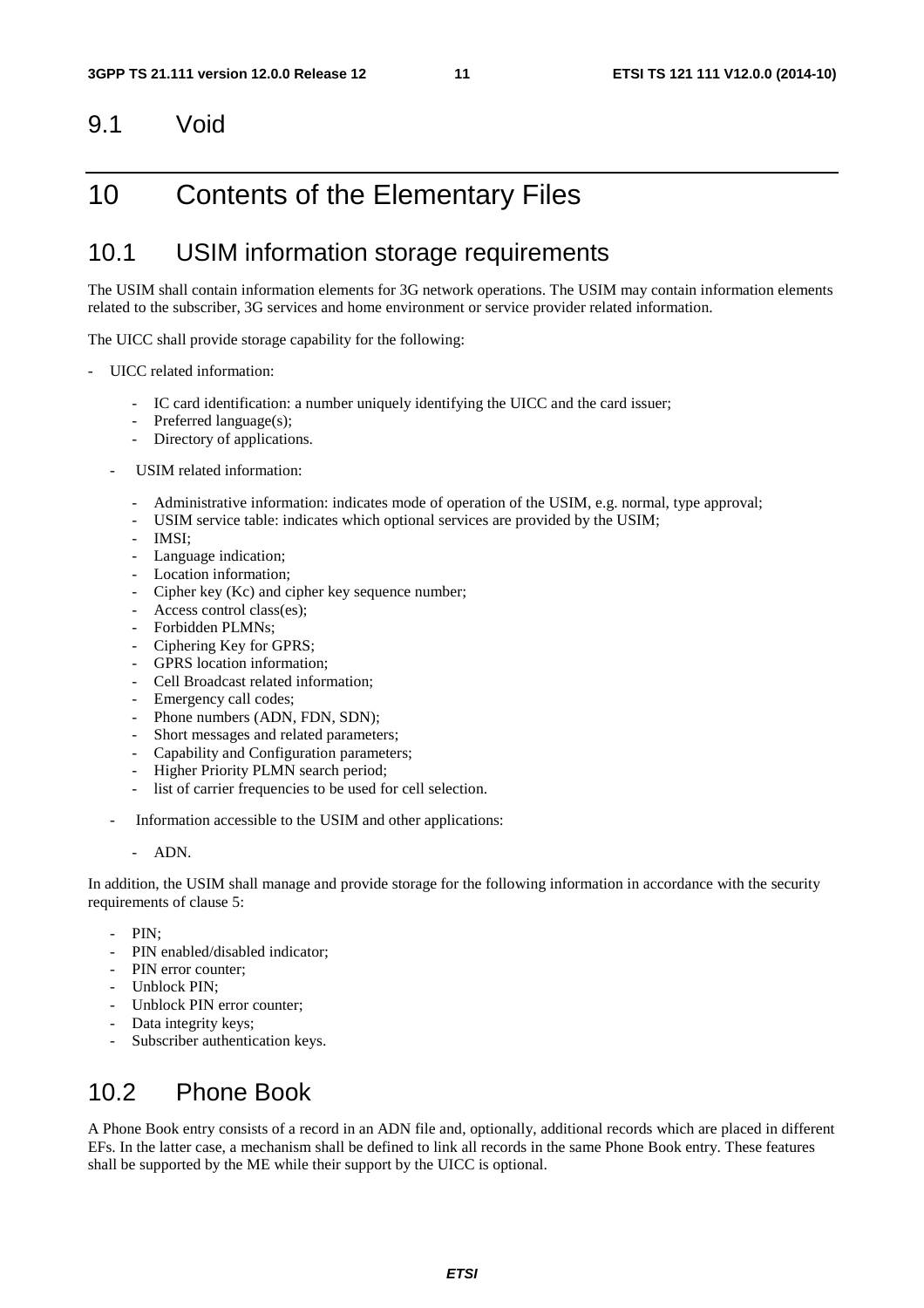#### 10.2.1 Support of two name fields per entry

The support of two name fields per entry shall be specified to allow, for example, for two different representations of the same name (for example, in Japanese characters and in Latin characters).

#### 10.2.2 Support of multiple phone numbers per entry

The support of multiple phone numbers per entry shall be specified, for example, office, home, fax, mobile or pager. In addition to that, information for identifying those attributes are needed.

#### 10.2.3 Support of email address

The support of email addresses linked to Phone Book entries shall be specified. In addition to that, information for identifying these addresses is needed.

#### 10.2.4 Support of user definable groupings

The specification shall support the grouping of Phone Book entries into groups defined by the user, for example, business and private.

#### 10.2.5 Support of hidden entries

The specification shall support means of marking Phone Book entries as "hidden".

#### 10.2.6 Number of entries

The specification shall support storage of at least 500 entries.

#### 10.2.7 Void

### 10.3 Storage of call details

The specification shall support provision of storage for call detail information. The call detail information consists of the following attributes:

mobile terminated calls:

 calling party number, date and time, calling party's name and status of call (i.e. answered or missed), duration;

- mobile originated calls: called party number, date and time, called party's name and duration;
- accumulated duration of preceding calls, separately for mobile originated and mobile terminated calls.

Call detail attributes are optional. A value to mark them as "undefined" shall be available.

NOTE 1: The calling/called party's name may be available from the Phone Book.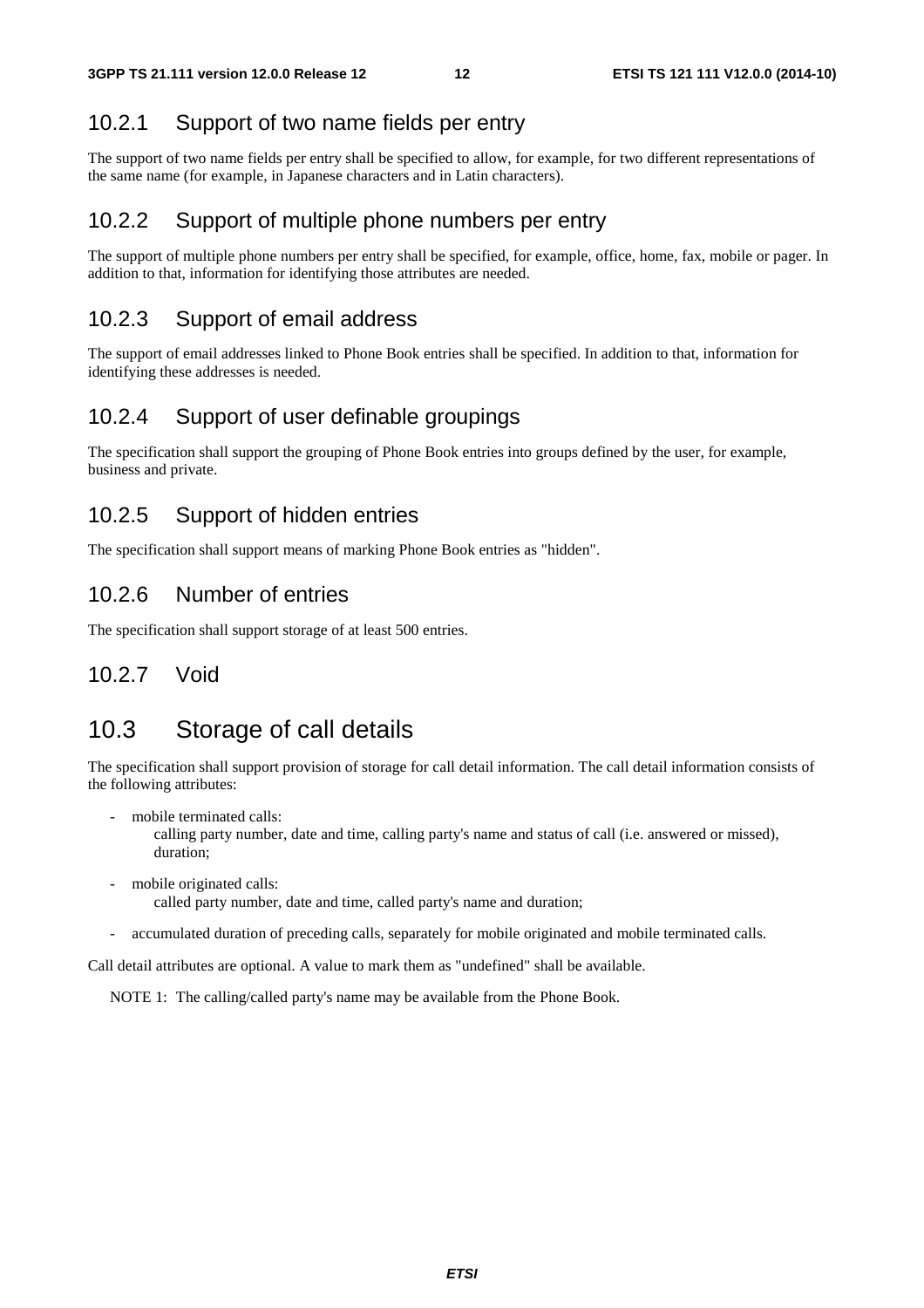#### 10.4 Void

### 11 3G/GSM interworking

#### 11.1 Void

#### 11.2 3G subscribers in a GSM network

3GPP TS 22.101 [2] requires that UMTS shall provide some mechanisms which permit UMTS subscribers to roam easily onto pre-UMTS systems and access the services.

Thus, the specification shall allow the UICC to be used with a dual mode (GSM/ 3G) ME and a GSM ME for the provision of GSM service.

# 12 Contact Manager

### 12.1 General

The Contact Manager provides an interface for the management of contact information including rich content without any structural limitations.

There shall be a mechanism for the ME to detect that the UICC containing the Contact Manager has changed. This mechanism may be used by the ME to ask the user whether synchronization of data between the ME and the UICC Contact Manager should occur.

This section defines the functional requirements of the Contact Manager. An ME and a 3GPP application supporting the Contact Manager shall comply with all these requirements.

#### 12.2 Security requirements

The Contact Manager may contain personal information. It shall be possible to restrict the access to this information to authorized users or entities (e.g. by binding the access to the verification of the USIM PIN).

#### 12.4.3 Interworking with the 3G Phone Book

In case both the ME and the 3GPP application support both the 3G Phone Book (i.e. as defined in section 10.2 of the present document) and the Contact Manager the Contact Manager shall be used. There shall be a mechanism for the 3GPP application to indicate the support of the Contact Manager.

#### 12.4.4 Content description

#### 12.4.4.1 Number of contacts

The Contact Manager specification shall not unreasonably restrict the number of contacts.

#### 12.4.4.2 Contact structure

The Contact Manager shall consist of contacts, which are made up of various fields (e.g. phone number, name, photo). A filtering mechanism according to OMA DS Field Filtering shall be supported.

It shall be possible to have several instances of a field in a contact when appropriate (e.g. a contact may have two fax numbers).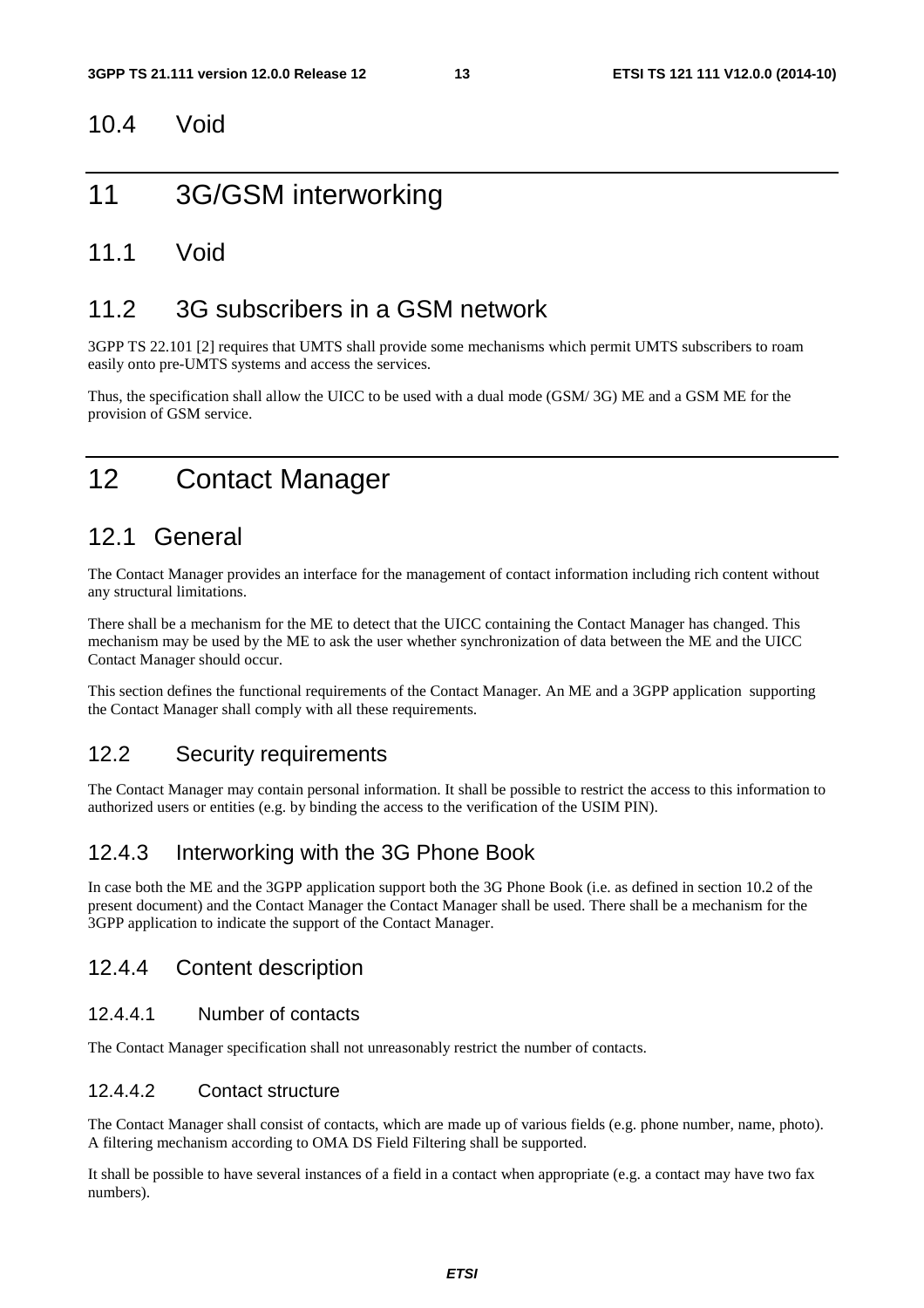An extensible coding scheme shall be defined which allows to describe a contact including all its fields. An existing scheme (e.g. "vcard") shall be used, if appropriate.

A minimum set of field types recognised by the 3GPP application and the ME shall be defined (e.g. name, phone number, URL, Email address, address, sound, pictures, notes).

It shall be possible to store and associate multimedia information (stored on the 3GPP application) with a contact (e.g. photo, logo, video, ring tone, voice tag).

It shall be possible to associate an icon or a label to each contact field type (e.g. associate an icon representing a phone to the number field. "Home address" could be configured as the label of the "mailing address" field type).

It shall be possible to configure the structure and the display order of the contact fields (e.g. first name then Instant Messaging address then number, etc) depending on ME capabilities.

#### 12.4.4.3 Group management

It shall be possible to define new groups (e.g. My Tennis Club).

It shall be possible to pre-define groups (e.g. Friend, Work, Family and VIP).

It shall be possible to store and associate multimedia information (stored on the 3GPP application) with a group (e.g. photo, logo, video, ring tone, icon).

It shall be possible to bind contacts to one or several groups.

#### 12.4.4.4 User Action Management

It shall be possible to configure a list of possible actions that could be proposed to the user when the contact is selected (e.g. Launch Browser, Send SMS, Send MMS, Instant messaging, Make a voice over IP call, Make a video call, Make a conference call, Game player, Send Email).

#### 12.4.5 Interface capabilities description

An external and an internal interface to the Contact Manager shall be defined.

The external interface between the Contact Manager and a UICC external entity, i.e. the ME, shall rely on a transport protocol layer that is independent of the physical interface (i.e. the ISO interface and the new high-speed interface). This is to allow the definition of one solution that can use either the existing ISO interface or the new high-speed interface. The external interface definition shall also ease interfacing the PC applications with the Contact Manager.

Both the ME and the UICC shall be capable of initiating contact information synchronization based on a configurable policy.The internal interface allows other UICC resident applications to access the Contact Manager e.g. through a dedicated API. This enables the creation of additional services utilizing the Contact Manager data and properties. There shall be a mechanism for the user to allow or prevent remote access to the Contact Manager.

The external and internal interface shall provide means to:

- identify Contact Manager capabilities
- perform the following operations on a contact or a group: create, retrieve, modify, delete, search

In addition the internal interface shall provide mechanisms to:

- register/deregister an UICC resident application to the Contact Manager.
- allow a resident UICC application to access Contact Manager data and properties based on user permission.

- allow the Contact Manager to notify events to registered UICC application and to pass event related information when applicable. Events notifying the applications shall include:

- contact information is modified locally
- contact information is modified remotely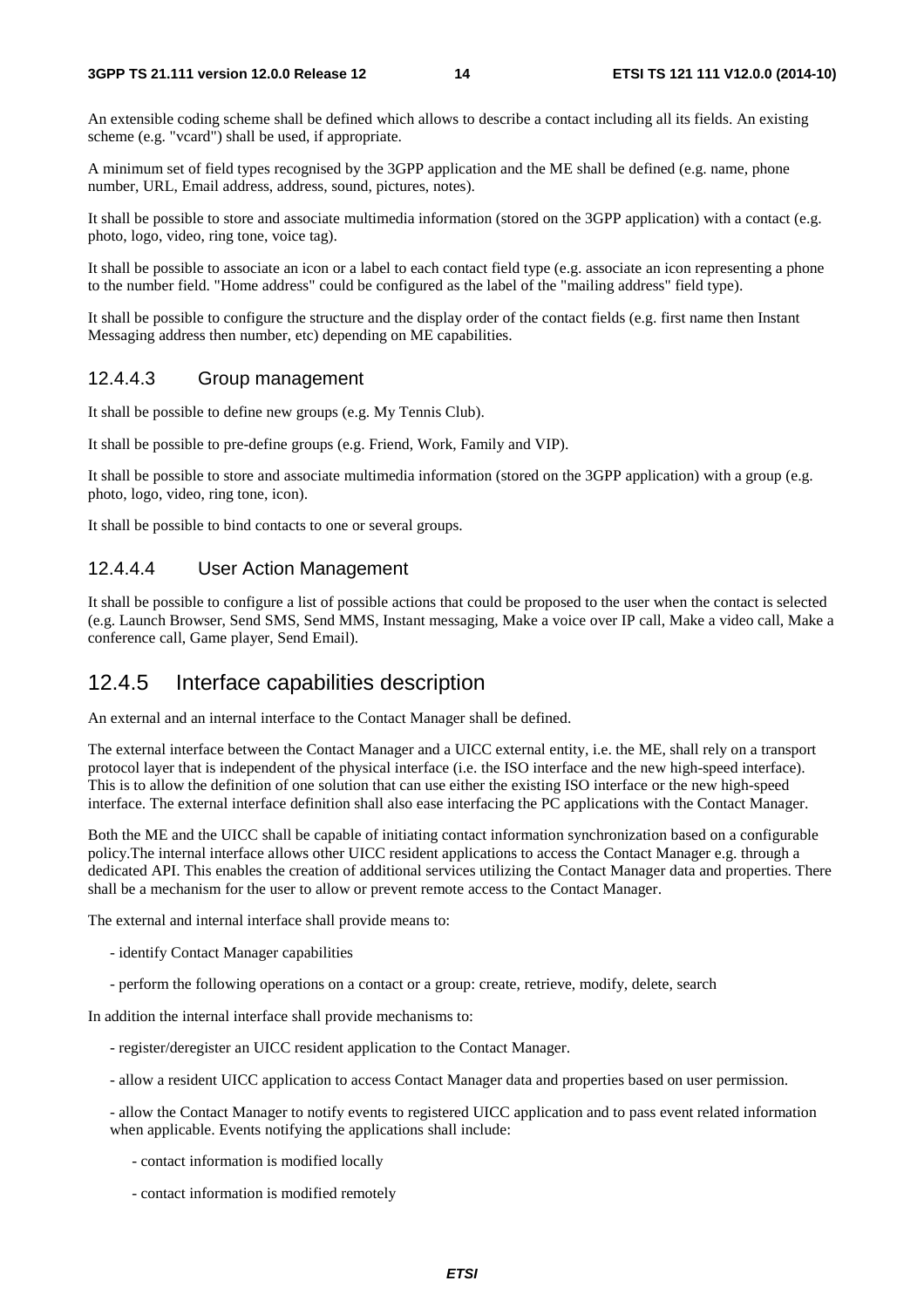- change of contact manager configuration

#### 12.4.6 Efficient browsing and searching

The Contact Manager interfaces should allow efficient searching and browsing of the contacts (i.e. the user experience browsing the Contact Manager should be acceptable).

#### 12.4.7 Associated services

#### 12.4.7.1 Memory management

It shall be possible to determine the number of stored contacts and the amount of the available and used Contact Manager memory.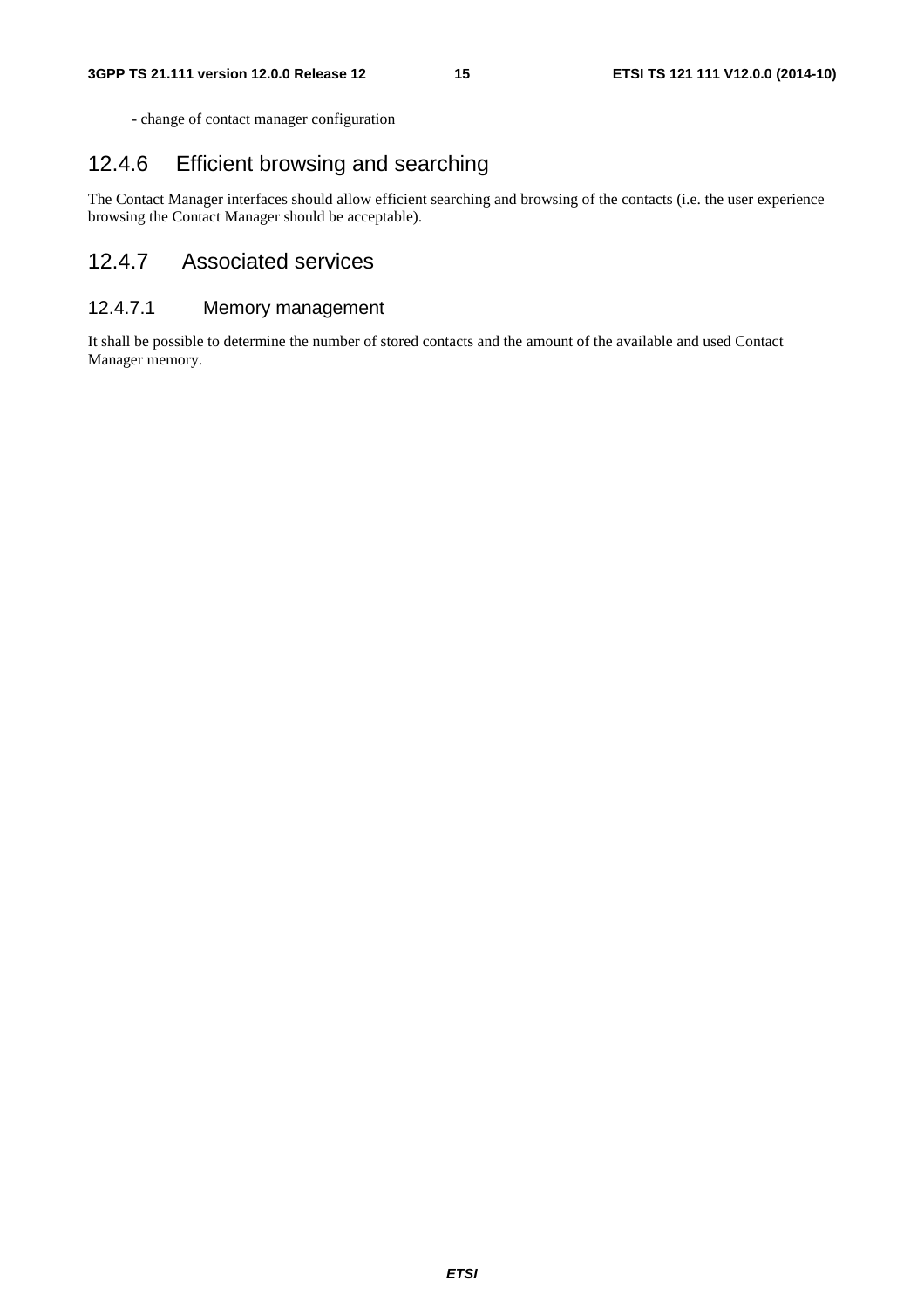# Annex A (informative): Change history

The table below indicates all change requests that have been incorporated into the present document since it was initially approved by 3GPP TSG T and subsequently 3GPP TSG CT.

| <b>Change history</b> |              |                 |                |                |                |                                                           |        |            |
|-----------------------|--------------|-----------------|----------------|----------------|----------------|-----------------------------------------------------------|--------|------------|
| <b>Date</b>           | TSG#         | <b>TSG Doc.</b> | <b>CR</b>      | Revl           | Cat            | Subject/Comment                                           | Old    | <b>New</b> |
| 1999-06               | TP-03        | TP-99085        |                |                |                | Draft specification first approved at TSG-T #3            | 2.0.0  | 3.0.0      |
| 1999-12               | TP-06        | TP-99255        | 001            |                | D              | References to new specifications and editorial changes    | 3.0.0  | 3.0.1      |
| 2000-04               | TP-07        | TP-000017       | 002            |                | F              | Location of the UIA (3GPP integrity algorithm) aligned    | 3.0.1  | 3.1.0      |
|                       |              |                 |                |                |                | with 33.102                                               |        |            |
| 2000-07               | <b>TP-08</b> | TP-000097       | 003            |                | F              | Clarification of USIM application selection               | 3.1.0  | 3.2.0      |
|                       |              | TP-000097       | 004            |                | F              | Alignment with 33.102: removal of Enhanced User           |        |            |
|                       |              |                 |                |                |                | Identity Confidentiality (EUIC) from R99                  |        |            |
| 2000-10               | <b>TP-09</b> | TP-000150       | 005            |                | F              | Partial AID selection requirements                        | 3.2.0  | 3.3.0      |
| 2001-03               | <b>TP-11</b> |                 |                |                |                | Issued as version 4.0.0 in order to create a complete set | 3.3.0  | 4.0.0      |
|                       |              |                 |                |                |                | of specifications for release 4. The contents of version  |        |            |
|                       |              |                 |                |                |                | 4.0.0 are identical to the contents of version 3.3.0      |        |            |
| 2002-06               | $TP-16$      | $\mathbf{r}$    | $\sim$         |                |                | Issued as version 5.0.0 in order to create a complete set | 4.0.0  | 5.0.0      |
|                       |              |                 |                |                |                | of specifications for release 5. The contents of version  |        |            |
|                       |              |                 |                |                |                | 5.0.0 are identical to the contents of version 4.0.0      |        |            |
| 2002-09               | <b>TP-17</b> | TP-020208       | 009            |                | A              | Clarification on the use of the USIM and the SIM          | 5.0.0  | 5.1.0      |
| 2004-03               | <b>TP-23</b> | TP-040023       | 010            |                | C              | Update with respect to the third form factor and removal  | 5.1.0  | 6.0.0      |
|                       |              |                 |                |                |                | of an unused reference                                    |        |            |
| 2004-06               | <b>TP-24</b> | TP-040100       | 011            |                | D              | Release 6 alignment                                       | 6.0.0  | 6.1.0      |
| 2005-06               | $CT-28$      | CP-050136       | 015            |                | $\overline{A}$ | ISO/IEC 7816-Series Revision                              | 6.1.0  | 6.2.0      |
| 2006-05               | CT-32        | CP-060349       | 0017           | $\mathbf{1}$   | F              | Review of TS 21.111, USIM and IC Card Requirements        | 6.2.0  | 6.3.0      |
| 2006-09               | CT-33        | action item     |                |                |                | MCC to raise spec to Rel-7                                | 6.3.0  | 7.0.0      |
| 2007-03               | CT-35        | CP-070070       | 0019           | 2              | B              | Requirements for the Enhanced USIM phonebook              | 7.0.0  | 8.0.0      |
| 2007-10               |              |                 |                |                |                | Editorial correction to cover page                        | 8.0.0  | 8.0.1      |
| 2007-12               | CT-38        | CP-070839       | 0020           | 2              | B              | Completion of the requirements for the Enhanced USIM      | 8.0.1  | 8.1.0      |
|                       |              |                 |                |                |                | phonebook                                                 |        |            |
|                       |              |                 |                |                |                | Renaming of the feature to Contact Manager.               |        |            |
|                       |              |                 |                |                |                | Contact Manager moved to a dedicated section              |        |            |
| 2008-05               | $CT-40$      | CP-080384       | 0023           | $\overline{2}$ | F              | Update and correct references and pointers to             | 8.1.0  | 8.2.0      |
|                       |              |                 |                |                |                | references                                                |        |            |
| 2009-12               | $CT-46$      | CP-091042       | 0025           | 2              | F              | References update                                         | 8.2.0  | 8.3.0      |
| 2009-12               | $CT-46$      |                 |                |                |                | Upgrade of the specification to Rel-9                     | 8.3.0  | 9.0.0      |
| 2011-03               | SP-51        |                 |                | ÷.             |                | Upgrade of the specification to Rel-10                    | 9.0.0  | 10.0.0     |
| 2012-09               | SP-57        | $\blacksquare$  | $\blacksquare$ | ä,             |                | Upgrade of the specification to Rel-11                    | 10.0.0 | 11.0.0     |
| 2012-10               |              | $\overline{a}$  |                |                | L,             | Remove hidden text                                        | 11.0.0 | 11.0.1     |
| 2014-10               | SP-65        |                 |                |                |                | Upgrade of the specification to Rel-12                    | 11.0.1 | 12.0.0     |